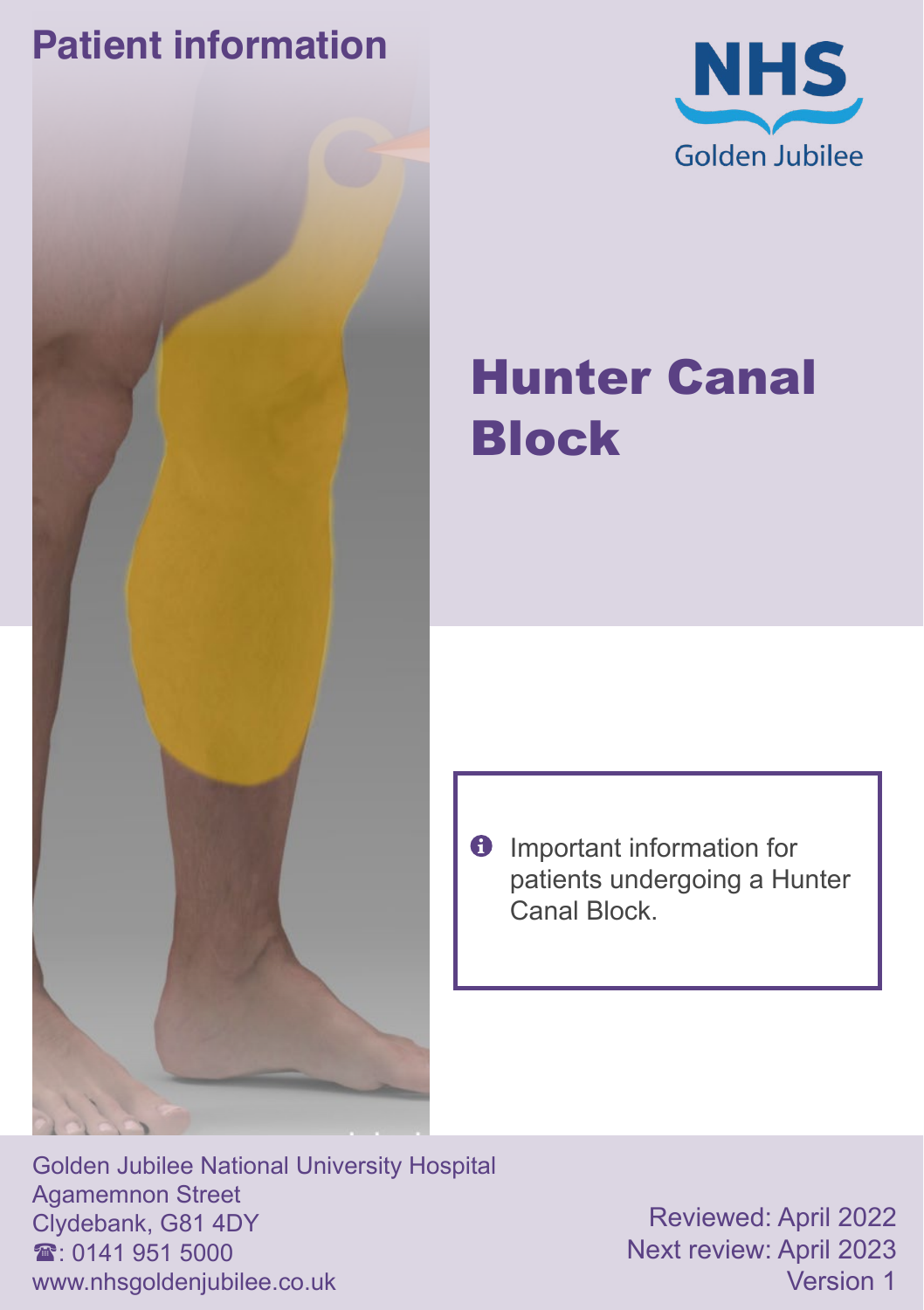The purpose of this booklet is to provide information about what to expect when you have an operation using a Hunter Canal Block technique. This includes explaining what a Hunter Canal Block technique is, the potential benefits of using this technique for your operation, and any risks which may be associated with this.

If you have any questions or concerns, please speak to any member of your health care team.

#### **Introduction**

You have been scheduled to have knee surgery at the Golden Jubilee National University Hospital. To help you cope with the pain associated with the recovery from this procedure, the anaesthetic team may offer you a form of regional anaesthesia called a Hunter Canal Block.

#### **What is a Hunter Canal Block?**

Your femoral nerve is one of the main nerves which transmits pain signals from the knee joint. The Hunter Canal Block stops these signals, providing pain relief to your knee for up to 12 hours after surgery. This technique is used alongside a spinal or general anaesthetic.

The anaesthetist will use an ultrasound machine to locate your femoral nerve and inject local anaesthetic in a compartment known as the Hunter Canal.

This block may be performed before or after you are given spinal or general anaesthetic.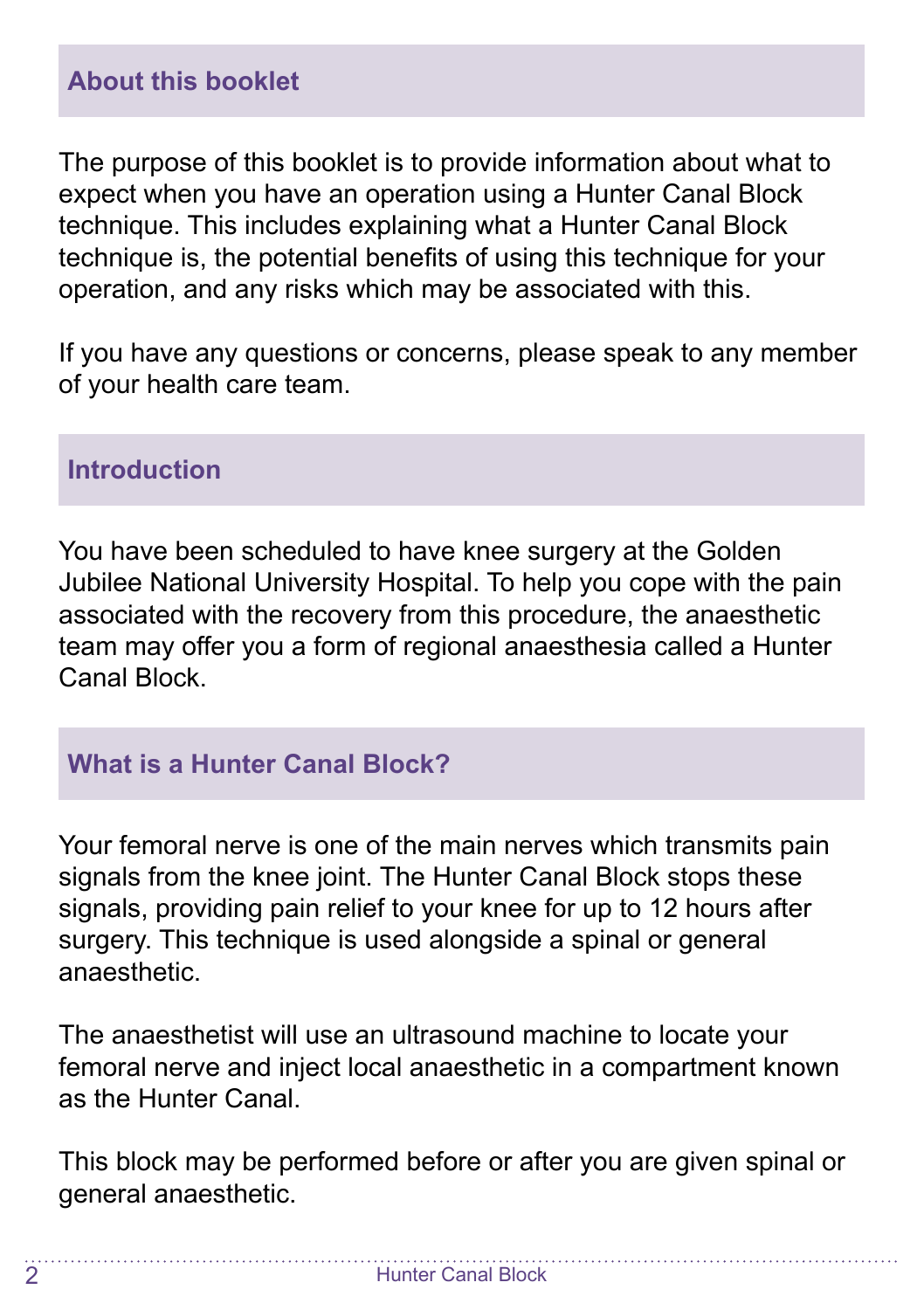

## **Why have a Hunter Canal Block?**

There are several potential advantages to receiving a Hunter Canal Block:

- 1. immediate pain relief after surgery;
- 2. less need for strong pain relieving drugs;
- 3. less pain relieving medication required when compared to general or spinal anaesthetic alone;
- 4. less sickness and vomiting;
- 5. earlier return to eating and drinking normally following surgery;
- 6. less drowsiness;
- 7. shorter recovery period; and
- 8. potentially earlier mobilisation.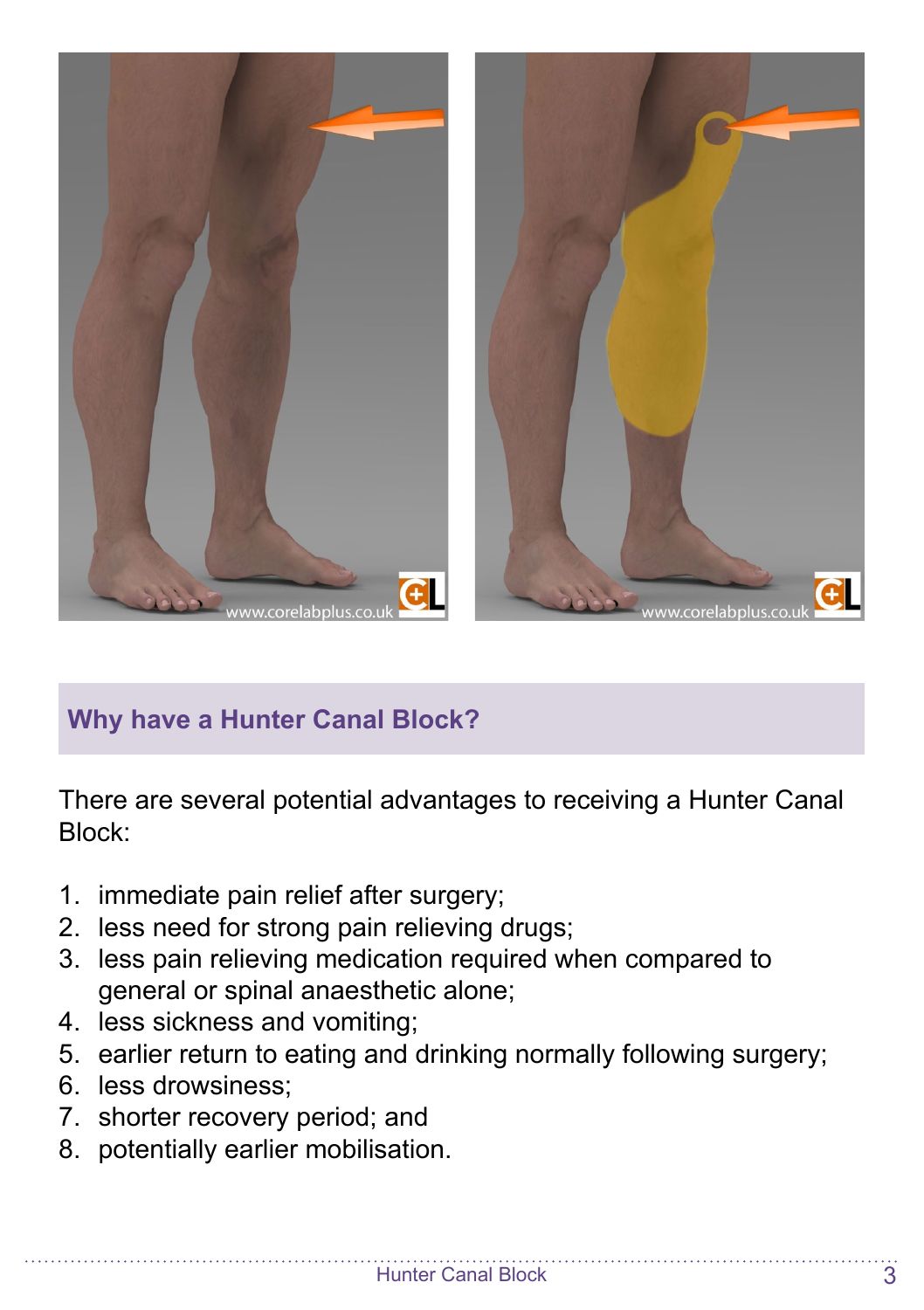#### **Can everyone have a Hunter Canal Block?**

As a Hunter Canal Block is a regional anaesthetic, this may not be suitable for all patients (it may not be possible if it is decided there is a significant risk of complications). Your anaesthetist will ask if you:

- are taking blood thinning drugs, such as Warfarin;
- have a blood clotting abnormality or condition;
- have an allergy to local anaesthetics; and
- have had any previous problems with the nerves in your legs.

#### **What are the risks and side effects of Hunter Canal Block?**

As with any procedure, there are some risks associated with Hunter Canal Blocks, but serious complications are very uncommon. Some potential complications are listed in the following table.

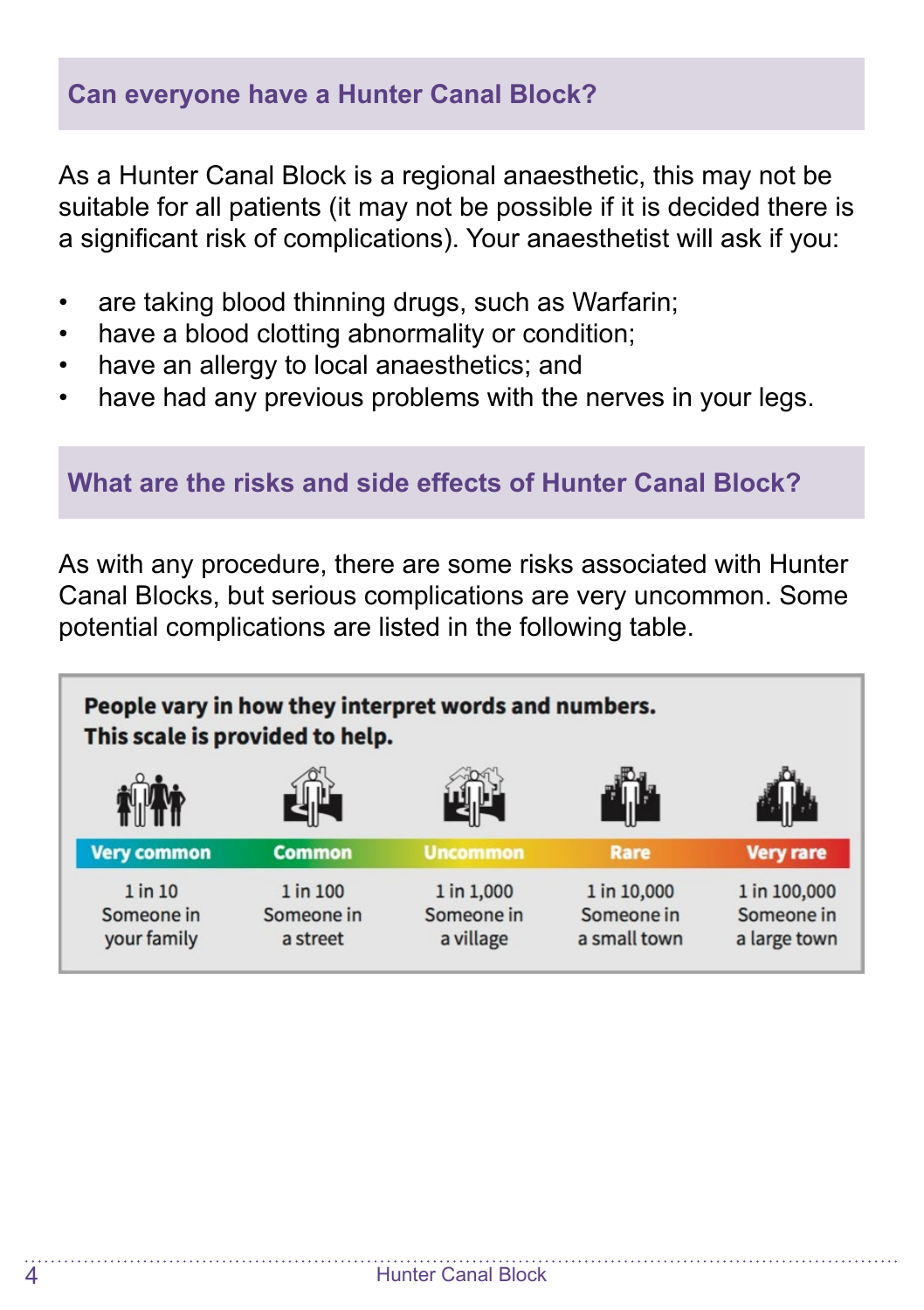**Common side effects:**

| <b>Numbness and</b><br>muscle weakness of<br>your operated foot | This side effect should disappear when the<br>local anaesthetic wears off.                                                                                                                                                                                    |
|-----------------------------------------------------------------|---------------------------------------------------------------------------------------------------------------------------------------------------------------------------------------------------------------------------------------------------------------|
| Pain during the<br>injection                                    | If you feel any pain or pins and needles<br>when a local anaesthetic is being injected,<br>you should inform your anaesthetist<br>immediately. This could be an indication of<br>irritation or damage to a nerve, requiring<br>the needle to be repositioned. |
| <b>Bruising at injection</b><br>site                            | This usually settles down within a few<br>days.                                                                                                                                                                                                               |

### **Rare and very rare complications:**

| <b>Failure of the nerve</b><br>block             | In the unlikely event that the nerve block<br>fails, a different form of pain relief will be<br>given to you.                                                                                                    |
|--------------------------------------------------|------------------------------------------------------------------------------------------------------------------------------------------------------------------------------------------------------------------|
| <b>Infection</b>                                 | Having an infection at the local anaesthetic<br>injection site is rare. The anaesthetist<br>will perform the block using safe practice<br>techniques to ensure this risk is kept to a<br>minimum.                |
| <b>Allergic reaction to</b><br>local anaesthetic | This is very rare and can present as skin<br>reactions such as hive, rash, itching, and<br>breathing difficulties. If this happens, your<br>anaesthetist will start the appropriate<br>treatment and management. |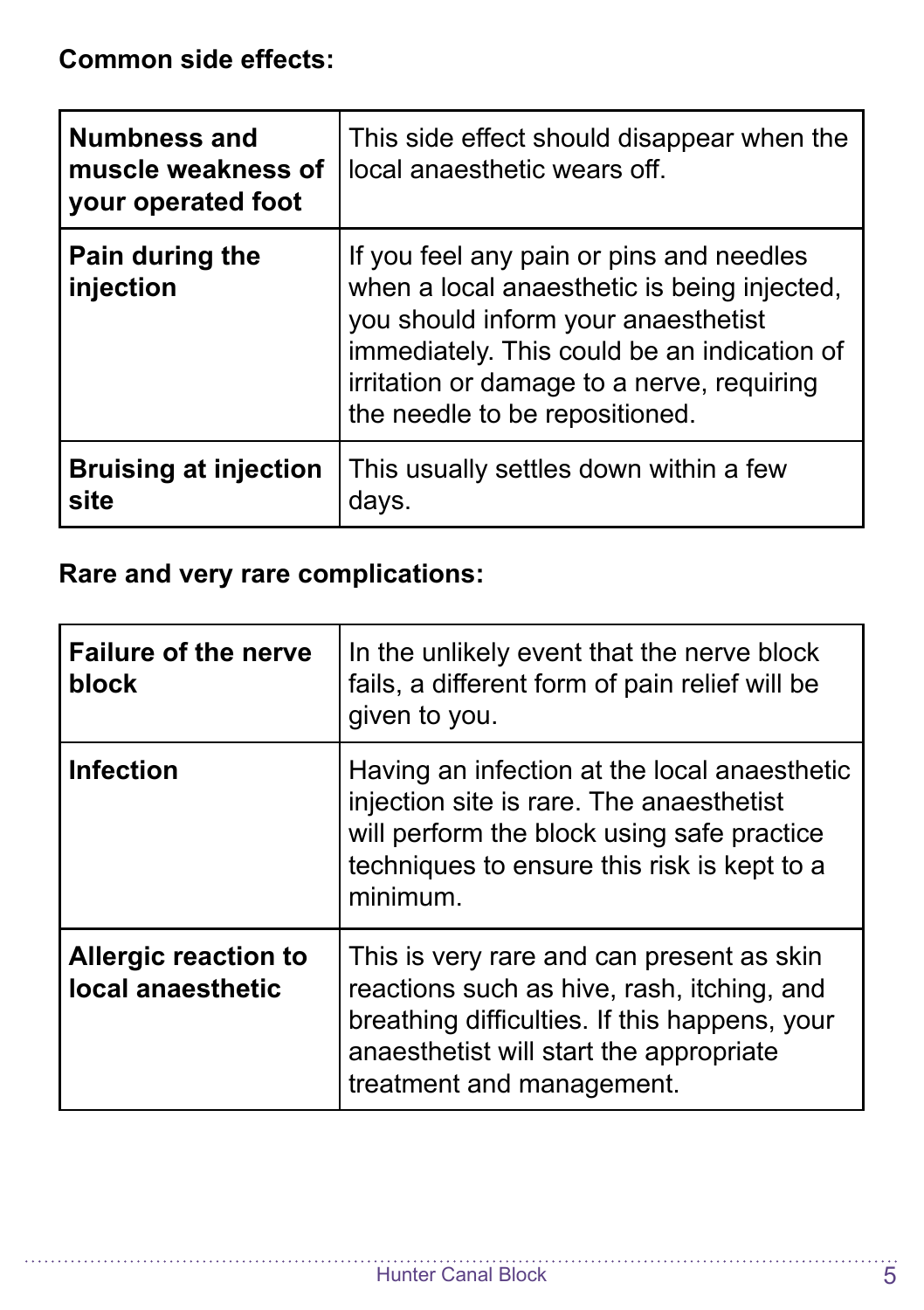| <b>Systemic toxicity</b><br>(high levels of<br>local anaesthetic in<br>blood) | This rare complication can occur if local<br>anaesthetic is accidentally injected or<br>absorbed into the blood vessels around<br>the nerve. This can cause loss of<br>consciousness and severe depression of<br>heart function.                                                                                                                                                                                       |
|-------------------------------------------------------------------------------|------------------------------------------------------------------------------------------------------------------------------------------------------------------------------------------------------------------------------------------------------------------------------------------------------------------------------------------------------------------------------------------------------------------------|
| Bruising to the<br>nerves                                                     | This may cause discomfort and pain, which<br>usually settles within a few weeks.                                                                                                                                                                                                                                                                                                                                       |
| Nerve damage                                                                  | This is a rare complication of any<br>nerve block. Some patients experience<br>temporary loss of sensation, pins and<br>needles and sometimes muscle weakness<br>may last for a few days or even weeks, but<br>almost all individuals make a full recovery.<br>Permanent nerve damage is even rarer,<br>(estimated at around 1:2000 to 1:5000).<br>Nerve damage can also result from the<br>surgical procedure itself. |

### **Further information**

For more information about Hunter Canal Block and regional anaesthesia, please speak to your anaesthetist or contact the Anaesthetic Department of the Golden Jubilee National University Hospital by calling 0141 951 5600.

Further support and advice is available from:

- The Royal College of Anaesthetists responsible for standards in anaesthesia, critical care and pain management throughout the UK. **www.rcoa.ac.uk**
- The Association of Anaesthetists of Great Britain and Ireland **www.aagbi.org**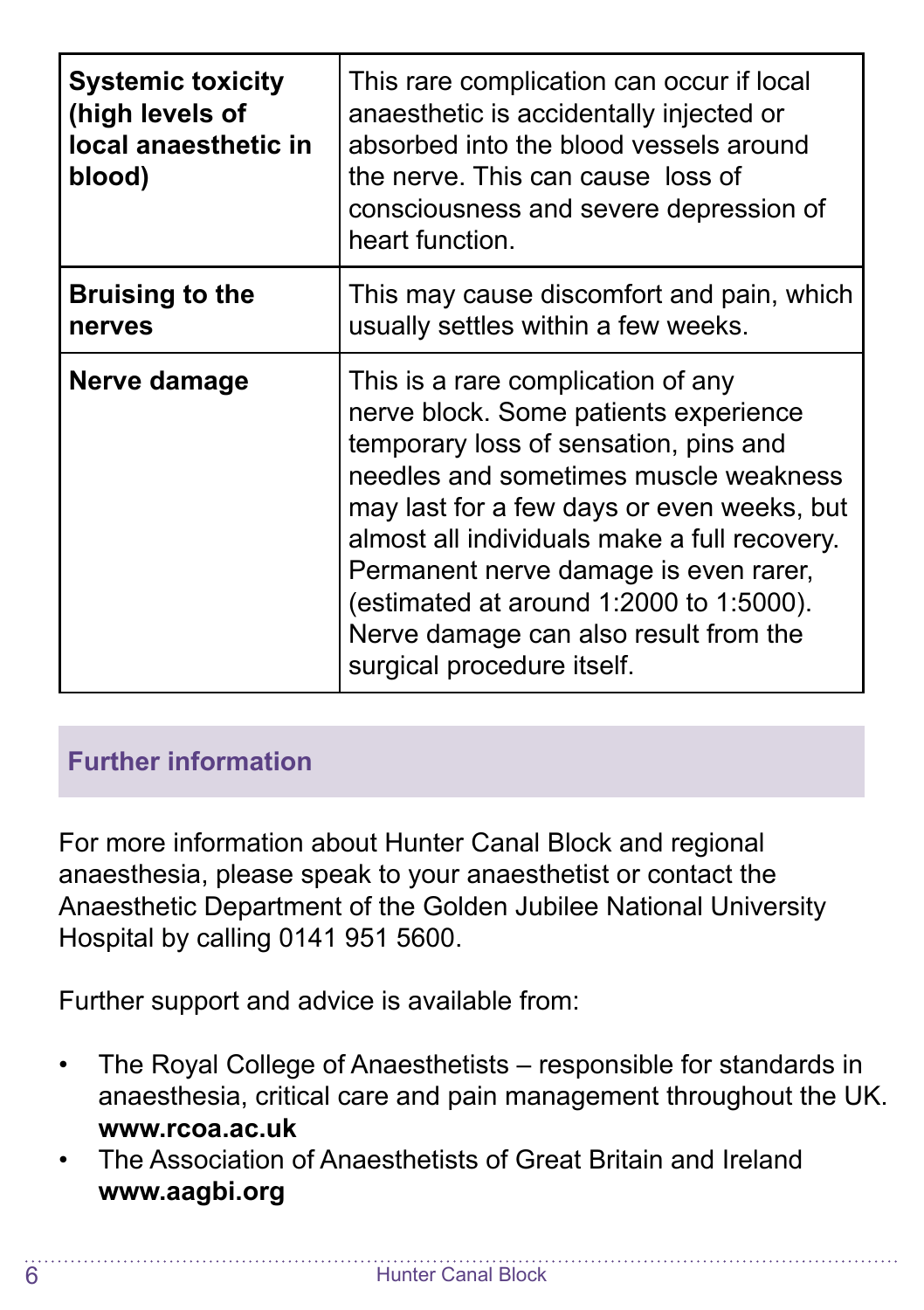| <b>Notes</b> |  |
|--------------|--|
|              |  |
|              |  |
|              |  |
|              |  |
|              |  |
|              |  |
|              |  |
|              |  |
|              |  |
|              |  |
|              |  |
|              |  |
|              |  |
|              |  |
|              |  |
|              |  |
|              |  |